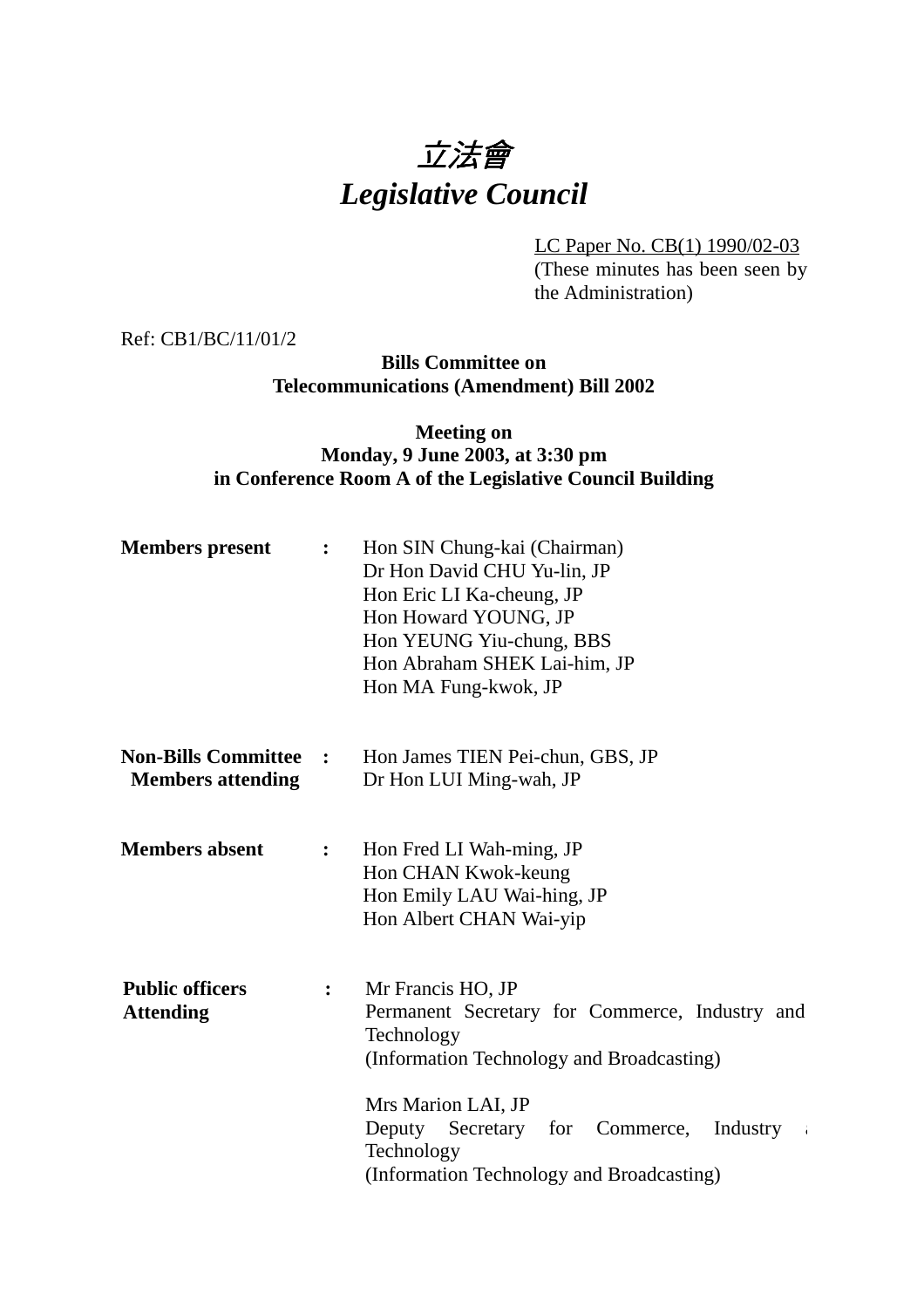|                            |                | Ms Gracie FOO<br>Principal Assistant Secretary for Commerce, Industry<br>and Technology<br>(Information Technology and Broadcasting) |
|----------------------------|----------------|--------------------------------------------------------------------------------------------------------------------------------------|
|                            |                | Miss Linda SO<br>Assistant Secretary for Commerce, Industry and<br>Technology<br>(Information Technology and Broadcasting)           |
|                            |                | Mr M H AU, JP<br>Deputy Director-General of Telecommunications                                                                       |
|                            |                | Mr Edward WHITEHORN<br>Head, Competition Affairs Branch, Office of the<br><b>Telecommunications Authority</b>                        |
|                            |                | Mr Michael LAM<br>Senior Government Counsel, Department of Justice                                                                   |
| <b>Clerk in attendance</b> | $\ddot{\cdot}$ | <b>Miss Polly YEUNG</b><br>Chief Assistant Secretary (1)3                                                                            |
| <b>Staff in attendance</b> | $\ddot{\cdot}$ | Miss Connie FUNG<br><b>Assistant Legal Adviser 3</b>                                                                                 |
|                            |                | Ms Debbie YAU<br>Senior Assistant Secretary (1)1                                                                                     |

## **I Committee Stage Amendments proposed by Hon SIN Chung-kai**

| $CB(1)1903/02-03(01)$<br>(tabled and subsequently issued to<br>members on $10.6.03$ )        | - Committee Stage Amendments proposed by<br>Hon SIN Chung-kai                                                                                   |
|----------------------------------------------------------------------------------------------|-------------------------------------------------------------------------------------------------------------------------------------------------|
| $CB(1)1903/02-03(02)$<br><i>(tabled and subsequently issued to</i><br>members on $10.6.03$ ) | - Powerpoint presentation material on the Bill<br>provided by Hon SIN Chung-kai                                                                 |
| $CB(1)1903/02-03(03)$<br><i>(tabled and subsequently issued to</i><br>members on $10.6.03$ ) | - Letter from Consumer Council on Regulation<br>Mergers and Acquisitions in<br>the<br>of<br>Telecommunications Market (English version<br>only) |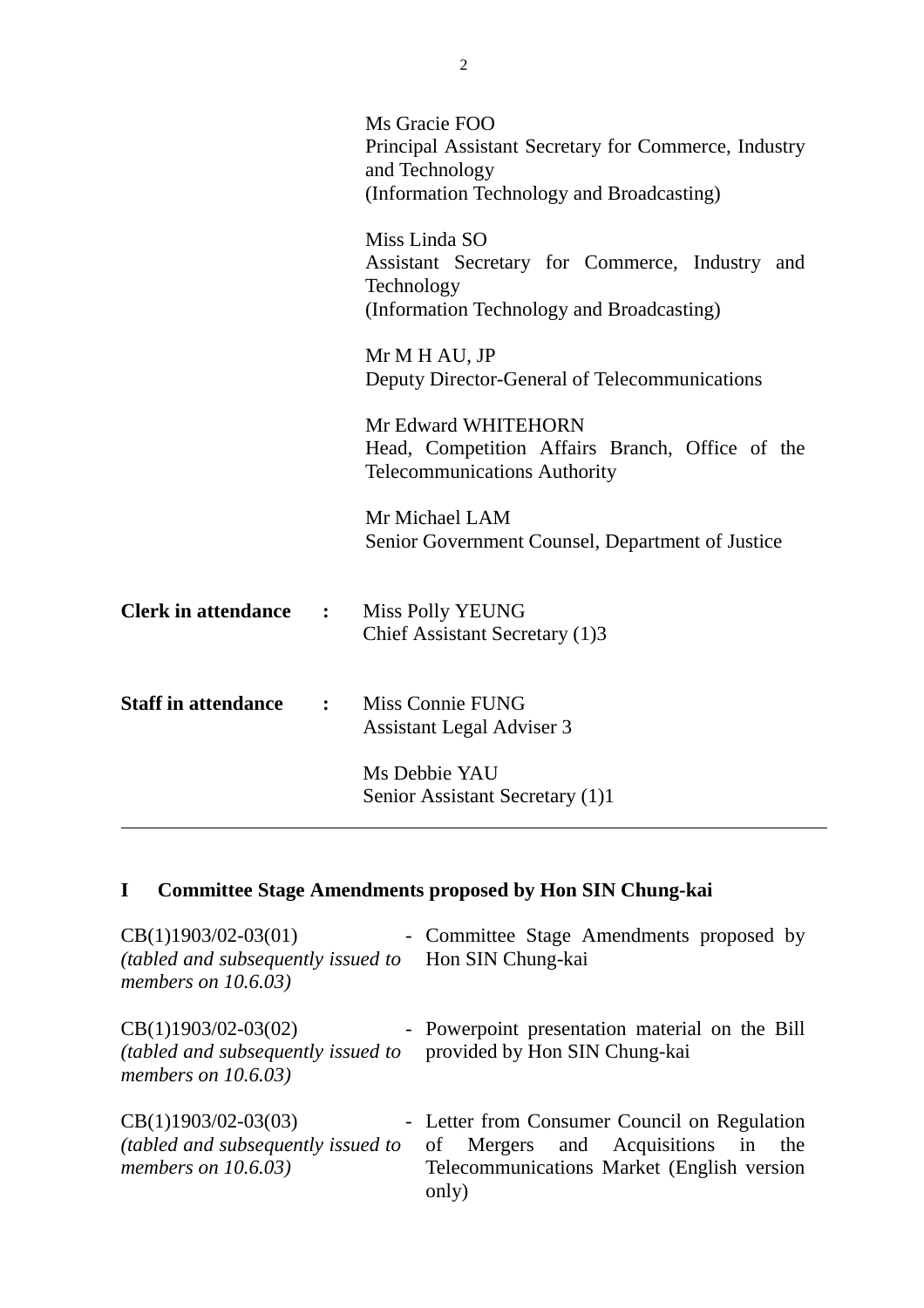| $CB(1)1903/02-03(04)$                                                                        | - Letter from the telecommunications operators                                                                                                                                                                  |
|----------------------------------------------------------------------------------------------|-----------------------------------------------------------------------------------------------------------------------------------------------------------------------------------------------------------------|
| <i>(tabled and subsequently issued to</i>                                                    | to Hon Mrs Selina CHOW, Chairman of the                                                                                                                                                                         |
| members on $10.6.03$ )                                                                       | House Committee (English version only)                                                                                                                                                                          |
| $CB(1)1903/02-03(05)$<br><i>(tabled and subsequently issued to</i><br>members on $10.6.03$ ) | - The Administration's note for the House<br>Committee on 6 June 2003 on Resumption<br>of Second Reading on 18 June 2003 for<br>Telecommunications (Amendment)<br>Bill<br>2002 (revised) (English version only) |

1 The Bills Committee deliberated (Index of proceedings attached at **Appendix**)

2. The Bills Committee agreed to schedule one more meeting on 13 June 2003 at 8:30 am and to consider at that meeting whether the Bills Committee would support and agree to move in its name any of the CSAs currently proposed by Hon SIN Chung-kai. Members noted the Administration's intention to resume Second Reading debate of the Bill on 25 June 2003 or 2 July 2003. The Bills Committee agreed in general that the Second Reading debate on the bill should resume within the current session.

3. The Bills Committee requested the Assistant Legal Adviser to study the CSAs proposed by the Chairman and advise on the technical aspects as appropriate.

#### **II Any other business**

4. There being no other business, the meeting ended at 4:40 pm.

Council Business Division 1 Legislative Council Secretariat 17 June 2003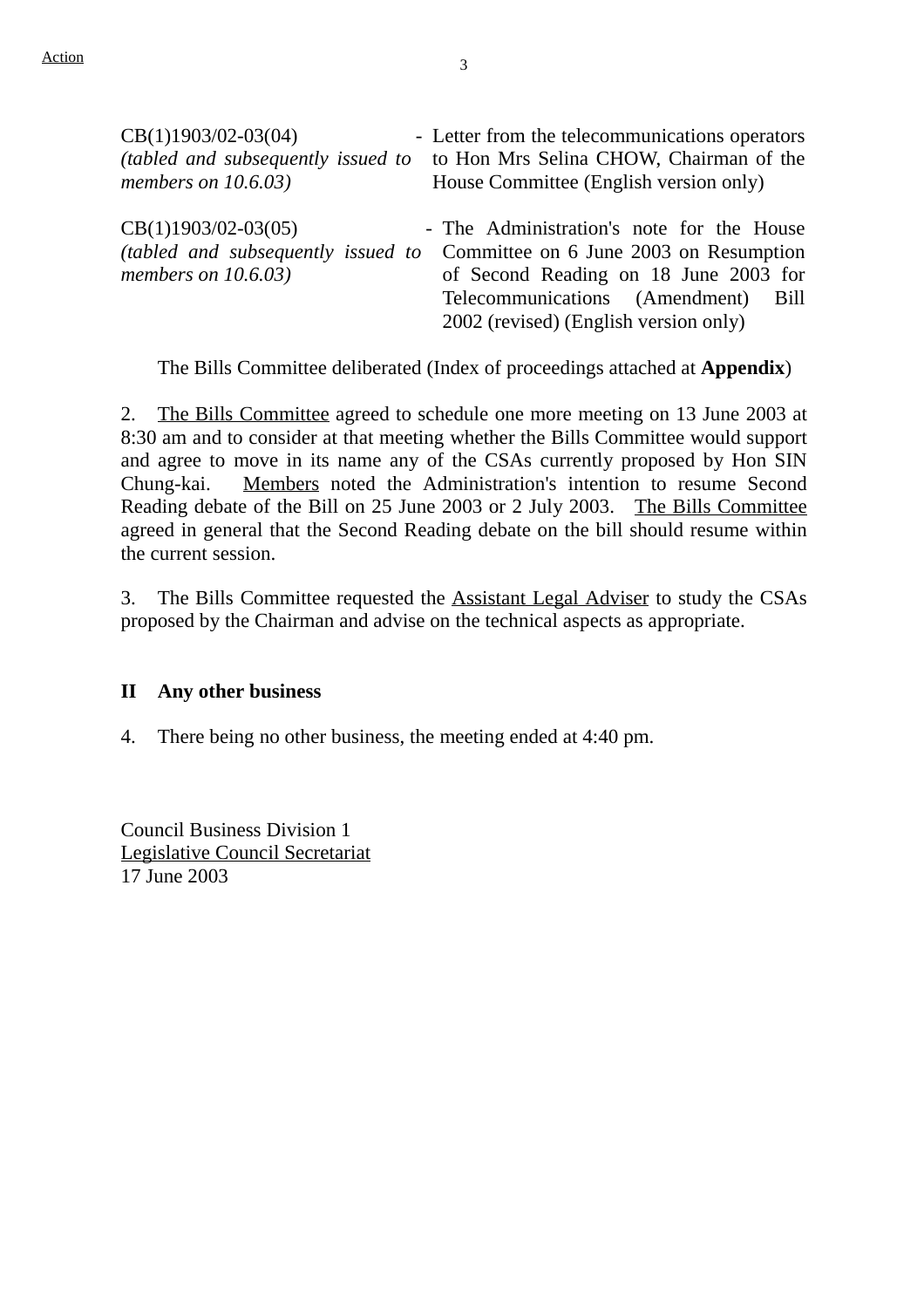### **Proceedings of the meeting of the Bills Committee on Telecommunications (Amendment) Bill 2002 on Monday, 9 June 2003, at 3:30 pm in Conference Room A of the Legislative Council Building**

| <b>Time</b>          | <b>Speaker</b>                                                                                                                           | Subject(s)                                                                                                                                                                                                                                                                                                                                                                                                                                                                                                                                                                                                                                                                         | <b>Action</b>                                        |
|----------------------|------------------------------------------------------------------------------------------------------------------------------------------|------------------------------------------------------------------------------------------------------------------------------------------------------------------------------------------------------------------------------------------------------------------------------------------------------------------------------------------------------------------------------------------------------------------------------------------------------------------------------------------------------------------------------------------------------------------------------------------------------------------------------------------------------------------------------------|------------------------------------------------------|
| <b>Marker</b>        |                                                                                                                                          |                                                                                                                                                                                                                                                                                                                                                                                                                                                                                                                                                                                                                                                                                    | <b>Required</b>                                      |
| $000000 -$<br>002042 | Chairman                                                                                                                                 | Introductory remarks.<br>(a)<br>(b) Letter from Consumer Council. (tabled<br>and subsequently circulated to members<br>on 10 June 2003 vide LC Paper No.<br>$CB(1)1903/02-03(01))$<br>Members agreed that Hon SIN Chung-kai<br>(c)<br>could continue to chair the meeting<br>although he was the member who had<br>proposed Committee Stage Amendments<br>(CSAs) to the Bill.<br>The Chairman gave<br>(d)<br>a power-point<br>presentation on his<br>proposed CSAs.<br>CSAs<br>(proposed)<br>and<br>power-point<br>presentation material provided by the<br>Chairman tabled and subsequently issued<br>to members on 10 June 2003 vide LC<br>Paper No. CB(1)1903/02-03(01) & (02)) |                                                      |
| $002043 -$<br>002840 | Chairman<br>Mr Abraham SHEK<br>Mr Howard YOUNG<br>Dr LUI Ming-wah<br>Mr Eric LI<br>Mr MA Fung-kwok<br>Mr David CHU<br>Mr YEUNG Yiu-chung | (a) More time required to scrutinize the CSAs<br>proposed by the Chairman.<br>(b) Whether the proposed CSAs were to be<br>moved in the name of the Bills Committee.<br>(c) Thresholds in change of control.                                                                                                                                                                                                                                                                                                                                                                                                                                                                        |                                                      |
| $002841 -$<br>003938 | Chairman<br>Administration                                                                                                               | Administration's initial response on the CSAs<br>proposed by the Chairman.                                                                                                                                                                                                                                                                                                                                                                                                                                                                                                                                                                                                         |                                                      |
| $003939 -$<br>010114 | Chairman<br>Mr James TIEN<br>Administration<br>Dr LUI Ming-wah<br>Mr Eric LI<br>Mr YEUNG Yiu-chung<br>Mr Abraham SHEK                    | (a) Thresholds in change of control.<br>(b) Time limits in reviewing M&As<br>(c) Authority in reviewing M&As.<br>(d) The principle of "big market,<br>small<br>government".                                                                                                                                                                                                                                                                                                                                                                                                                                                                                                        |                                                      |
| $010115 -$<br>010827 | Chairman<br>Members                                                                                                                      | (a) Members agreed to schedule one more<br>meeting on 13 June 2003 at 8:30 am and to<br>consider at that meeting whether the Bills                                                                                                                                                                                                                                                                                                                                                                                                                                                                                                                                                 | ALA to note as<br>per paragraph 3<br>of the minutes. |